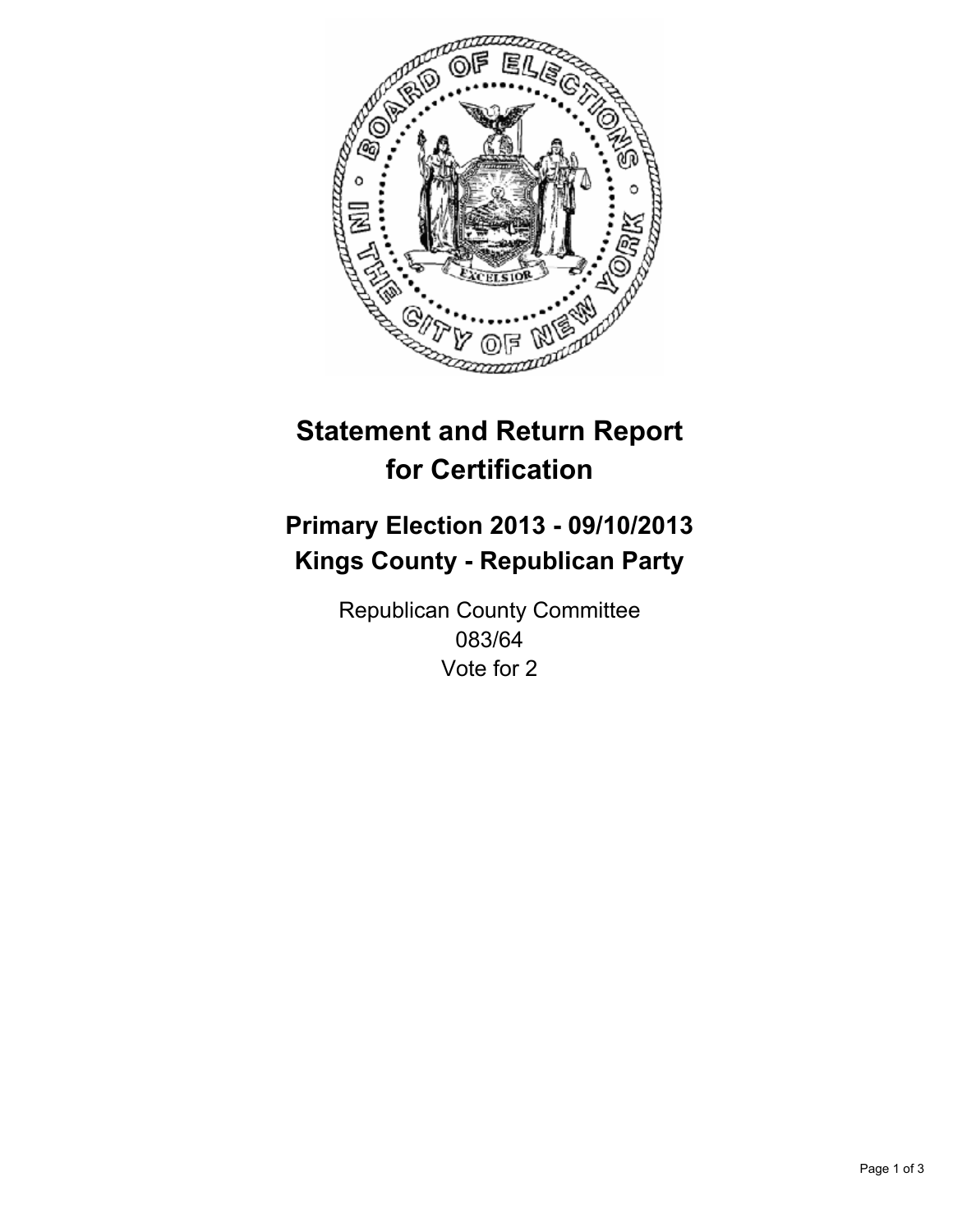

## **Assembly District 64**

| <b>EMERGENCY</b>        | 0  |
|-------------------------|----|
| ABSENTEE/MILITARY       | 0  |
| <b>FEDERAL</b>          | 0  |
| SPECIAL PRESIDENTIAL    | 0  |
| <b>AFFIDAVIT</b>        | 0  |
| <b>JAMES DARIO</b>      | 18 |
| <b>OVIDIO E. FINA</b>   | 9  |
| <b>BRIAN T. DOHERTY</b> | 28 |
| <b>FLORENCE IZZO</b>    | 11 |
| <b>Total Votes</b>      | 66 |